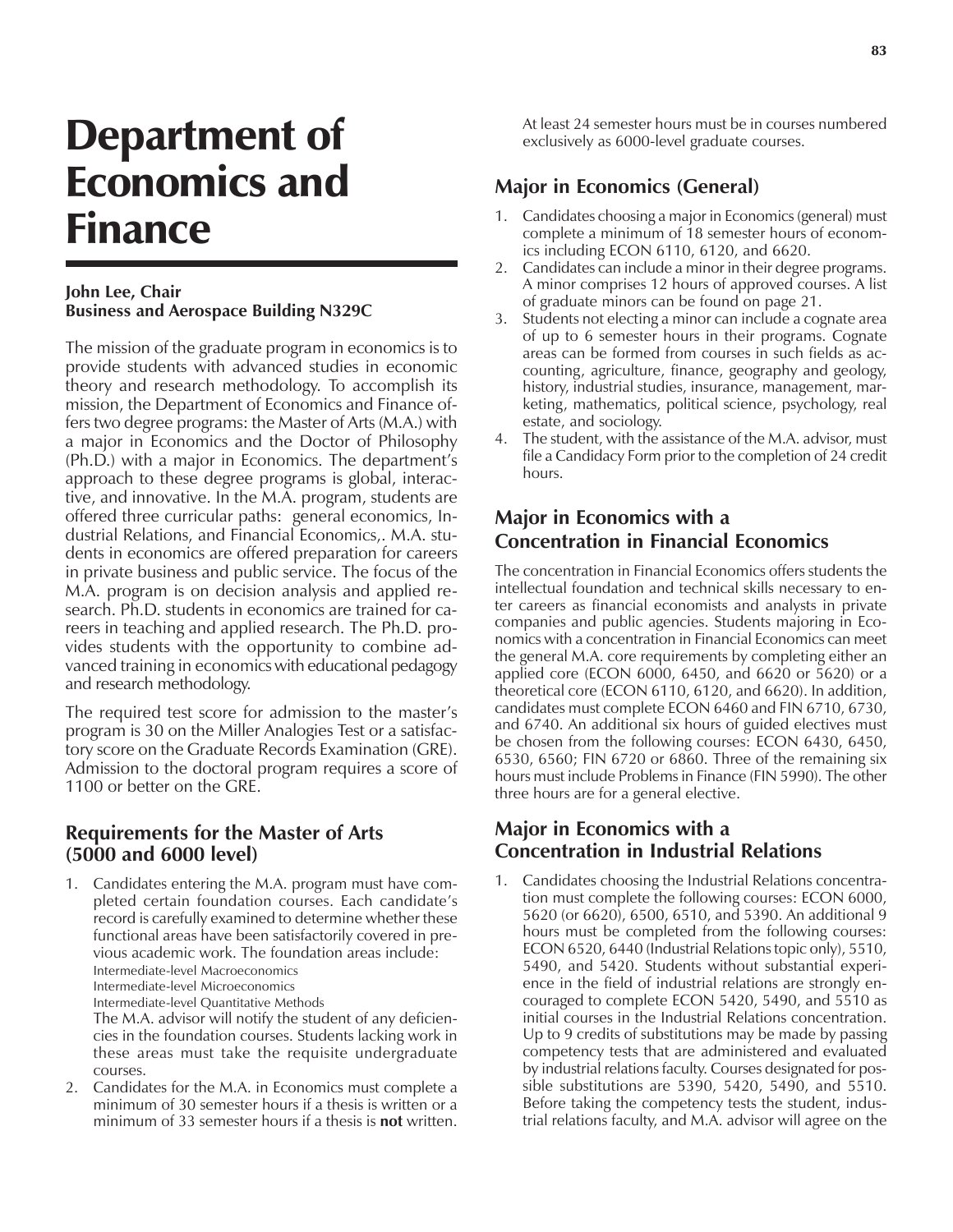courses to be substituted for those negated by any successfully passed competency exams. The remaining credit hour requirements are electives. Courses listed above and not selected to fulfill the above requirements may be taken as electives, but students are strongly encouraged to consider interdisciplinary options from the following: management, engineering technology and industrial studies, psychology, sociology, actuarial science, political science, and school personnel service education. The M.A. advisor in consultation with the industrial relations faculty must approve acceptable courses.

# **Comprehensive Examinations**

- 1. Candidates must successfully complete a written comprehensive examination that may be taken no more than twice. For the major in Economics, the comprehensive examination covers the three core areas: macroeconomics, microeconomics, and Econometrics I. For the major in Economics with a concentration in Financial Economics, the comprehensive examination includes macroeconomics, microeconomics, and a financial economics field examination. For the major in Economics with a concentration in Industrial Relations, the comprehensive examination encompasses four types of competencies:
	- a. applied technical analysis relevant to industrial relations practice including time values, regression analysis, and other computational methods that are generally based on ECON 5390, 5420, 6000, 6510, or 6620 (or 5620);
	- b. conceptual synthesis of Industrial Relations theory, applications, and issues from required and elective course content;
	- c. a specialty area defined by collaboration between the student, M.A. advisor, and Industrial Relations faculty, e.g., legislation and regulation of labor markets and employment, demographic influences upon the workplace, and technology change and the workplace; and
	- d. a synthesis of international issues taken from the content in the core and elective courses.
- 2. Before taking the comprehensive examination, the student is expected to attend and actively participate in regularly scheduled departmental student/faculty workshops where research papers are presented and discussed by the participants.

# **Requirements for the Doctor of Philosophy (6000 and 7000 level)**

The Ph.D. in Economics provides students with the opportunity to combine advanced training in economics with educational pedagogy and applied research. Students completing the Ph.D. in Economics will have the academic and pedagogical skills necessary to teach economics at the collegiate level and to conduct applied research in economics.

### **General Admissions Requirements**

For admission to the doctoral program, candidates are expected to attain a GRE score of 1100 or better. On matriculation, students will complete a curriculum plan. The Ph.D. advisor must approve the curriculum plan. In some cases, it

may be possible to complete the program on a part-time basis, but the program is designed for full-time students.

### **Requirements for the Ph.D. in Economics**

- Students entering the Ph.D. program in economics must hold a baccalaureate degree and meet the entrance requirements listed under the General Admissions Requirements.
- 2. Students entering with a baccalaureate degree are required to complete a minimum of 64 semester hours, including a minimum of 51 hours of formal coursework, a one credit hour economics workshop (two presentations), and 12 hours of dissertation research. Of the total 64 hours, 43 hours must be at the 7000 level. Up to 12 semester hours of formal coursework may be applied toward the minimum of 51 hours of formal coursework for students entering with an M.A. in economics.
- 3. In consultation with graduate advisor, the student must file a Candidacy Form prior to the completion of 24 credit hours.
- 4. Students must complete the Qualifying Examination as described on page 47 of the Graduate Catalog. Competency in economic theory is tested by qualifying examinations in microeconomic theory, and econometrics at the end of the student's first year of study. A field qualifying examination will test a candidate's competency in one applied field. This qualifying examination will be taken after completion of all the course requirements for the specific field. A field consists of a *minimum* of two doctoral-level (7000-level) courses plus electives as advised by the field coordinators. The field requirements are listed below.
- 5. Candidates must successfully defend a dissertation prospectus (page 47 of the Graduate Catalog) and, upon approval by the candidate's dissertation committee, prepare a dissertation. The student is responsible for contacting a Ph.D. faculty member about becoming the chair of the student's dissertation committee. The chair will suggest other potential committee members.
- 6. After completion of the dissertation, the candidate is given an oral examination dealing with the structure and content of the dissertation. The dissertation defense is discussed on page 47 of the Graduate Catalog. The candidate will be notified in writing of the committee's approval of the dissertation.

### **Sample Course and Examination Schedule**

The following sample schedule outlines the sequence of Ph.D. course requirements.

### **Fall Semester - Year 1**

ECON 6100 Mathematical Methods for Economics

ECON 6110 Macroeconomics I

- ECON 6120 Microeconomics I
- ECON 6620 Econometrics I

### **Spring Semester - Year 1**

| <b>FCON 7110</b> | Macroeconomics II           |
|------------------|-----------------------------|
|                  | ECON 7120 Microeconomics II |
|                  | ECON 6630 Econometrics II   |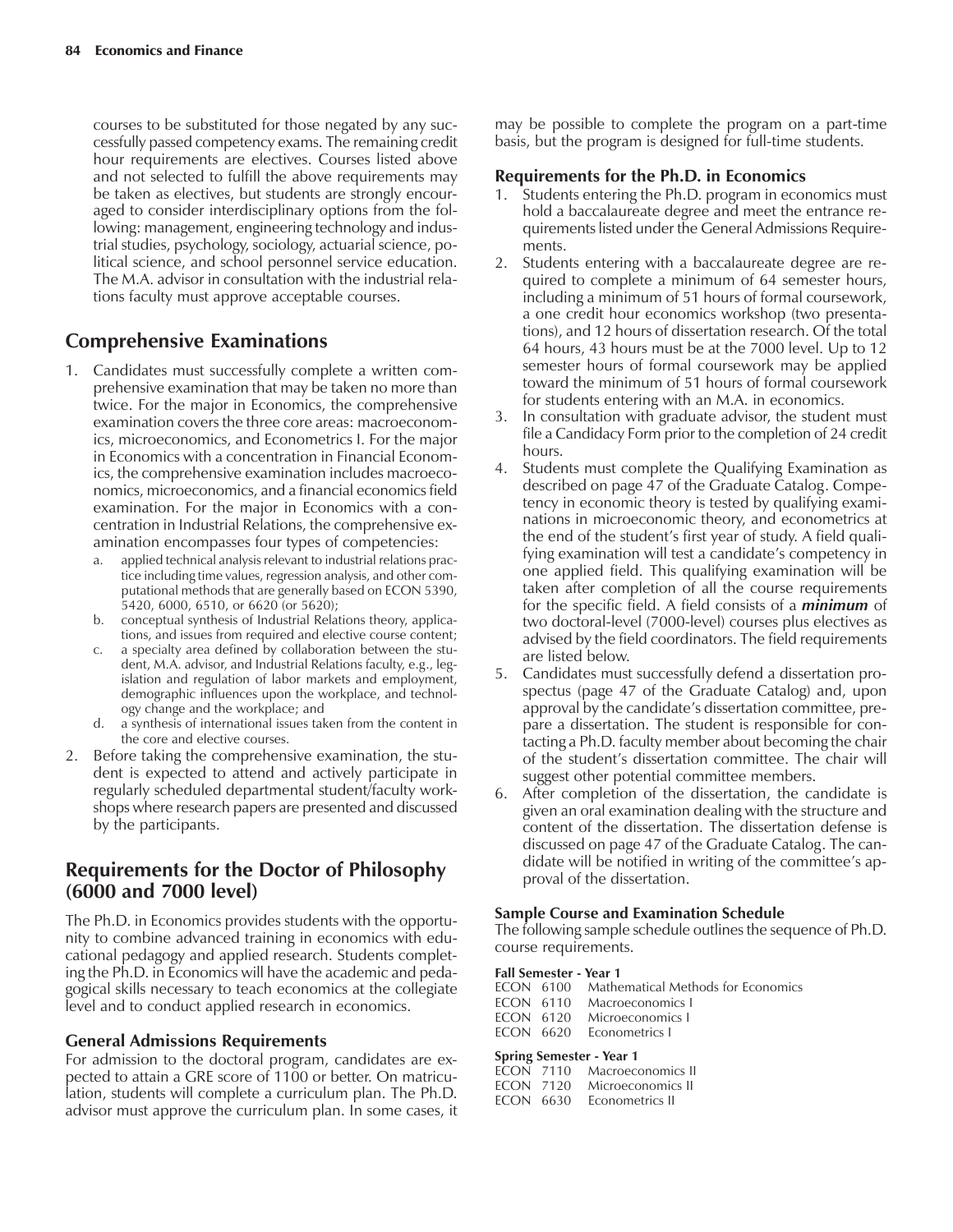### **Summer - Year 1**

Qualifying Examination in Macroeconomics (ECON 6110, 7110)

### **Fall Semester - Year 2**

|  | ECON 7121 Seminar in Applied Microeconomic Theory |
|--|---------------------------------------------------|
|  | <b>ECON</b> 7630 Seminar in Applied Econometrics  |
|  | <b>ECON</b> 7660 History of Economic Thought      |

### **Spring - Year 2**

Qualifying Examination in Microeconomics (ECON 6120, 7120, 7121) Qualifying Examination in Econometrics (ECON 6620, 6630, 7630)

### **Spring Semester - Year 2**

| ECON/FIN | Field Course L                                                |
|----------|---------------------------------------------------------------|
| ECON/FIN | <b>Elective</b>                                               |
|          | ECON 7600 Instructional Development and Practice in Economics |

**Summer - Year 2**<br>**ECON/FIN** Elective ECON/FIN

### **Fall Semester - Year 3**

| <b>ECON/FIN</b>  | Field Course II              |
|------------------|------------------------------|
| <b>ECON/FIN</b>  | Field Course III or Elective |
| <b>FCON 7900</b> | Research Seminar             |

### **Spring - Year 3**

Qualifying Examination in chosen field

### **Spring Semester - Year 3**

|  | ECON 7500 Economics Workshop (two presentations) |
|--|--------------------------------------------------|
|  | <b>FCON</b> 7640 Dissertation Research           |

### **Required Core Courses**

| <b>ECON</b>  | 6100              | <b>Mathematical Methods for Economics</b>           |
|--------------|-------------------|-----------------------------------------------------|
| <b>ECON</b>  | 6110              | Macroeconomics I                                    |
| <b>ECON</b>  | 7110              | Macroeconomics II                                   |
| <b>ECON</b>  | 6120              | Microeconomics I                                    |
| <b>ECON</b>  | 7120              | Microeconomics II                                   |
| <b>ECON</b>  | 7121              | Seminar in Applied Microeconomic Theory             |
| <b>ECON</b>  | 6620              | Econometrics I                                      |
| <b>ECON</b>  | 6630              | Econometrics II                                     |
| <b>ECON</b>  | 7630              | Seminar in Applied Econometrics                     |
| <b>ECON</b>  | 7600              | Instructional Development and Practice in Economics |
| ECON         | 7660              | History of Economic Thought                         |
| ECON         | 7900              | Research Seminar                                    |
| <b>FOOL!</b> | $  \circ$ $\circ$ | $\cdot$ , , , , , ,                                 |

ECON 7500 Economics Workshop

### **Fields of Study**

Every student has to choose one field. A comprehensive qualifying examination tests competency in the candidate's selected field. Typically, however, students will also take their electives in their chosen fields. Certain fields such as financial economics may require students to take three or more courses in the field.

### **Financial Economics**

| <b>Required Courses:</b>    |           |                                                 |  |
|-----------------------------|-----------|-------------------------------------------------|--|
|                             | FIN 7460/ |                                                 |  |
|                             |           | 6460 Seminar on Financial Markets               |  |
|                             |           | FIN 7710 Topics in Advanced Financial Economics |  |
| <b>Potential Electives:</b> |           |                                                 |  |
| <b>FIN</b>                  |           | 6730 Seminar on Financial Institutions          |  |
|                             |           | FIN 6450 Seminar on Monetary Policy             |  |
| <b>FIN</b>                  |           | 6430 Seminar on Public Finance                  |  |
| <b>FIN</b>                  |           | 6740 Security Analysis                          |  |

- FIN 6740 Security Analysis
- FIN 6860 International Financial Management
- FIN 6720 Cases in Financial Management

### **Labor Economics and Employment Relations Required Courses:**

### ECON 7510/

| 6510 Theory and Analysis in Labor Economics and |
|-------------------------------------------------|
| Industrial Relations                            |

ECON 7390 Social Insurance, Pensions, and Benefits

### **Potential Electives:**

|  | ECON 5490 |  |  | Industrial Relations Legislation |  |
|--|-----------|--|--|----------------------------------|--|
|--|-----------|--|--|----------------------------------|--|

- ECON 5510 Unions and Collective Bargaining
- 
- ECON 6520 Special Media Projects<br>MGMT 6510 Current Problems in Hu Current Problems in Human Resource Management and Industrial Relations
- MGMT 6680 Seminar in Human Resources Management<br>MGMT 6770 International Management
- International Management

### **International Economics**

### **Required Courses:**

| ECON 7530/       |                             |                                               |
|------------------|-----------------------------|-----------------------------------------------|
|                  |                             | 6530 International Trade Theory and Policy    |
| ECON 7550        |                             | Quantitative Policy Analysis in International |
|                  |                             | Economics                                     |
|                  | <b>Potential Electives:</b> |                                               |
| <b>FIN</b>       | 6860                        | International Financial Management            |
| ECON 6470        |                             | Seminar in Economic Growth and Development    |
| <b>ECON 6540</b> |                             | Japanese Society and Business                 |
| MKT              | 6850                        | International Marketing Seminar               |
|                  | <b>Required Courses:</b>    | <b>Economics of Education</b>                 |
|                  | $F \cap T$                  |                                               |

|            | nequn eu courses:           |                                         |
|------------|-----------------------------|-----------------------------------------|
| ECON 7200/ |                             |                                         |
|            |                             | 6200 Economics of Education             |
|            |                             | ECON 7250 Methods of Outcome Assessment |
|            | <b>Potential Electives:</b> |                                         |
|            |                             | FOED 7570 Issues in Higher Education    |
|            |                             | MGMT 6600 Study of Organizations        |

ECON 6520 Special Media Projects

# **Courses in Economics [ECON]**

- **5310 Public Finance II.** Three credits. (Same as FIN 5310.) Prerequisites: ECON 2410 and 2420. Current issues in taxation, theory of income taxation, consumption taxes, property and wealth taxes. Advanced treatment of tax incidence, tax efficiency, income distribution, fiscal federalism, and state and local budget issues. Students are required to complete a term project resulting in a paper available for peer review and a class presentation.
- **5390 Employee Benefits.** Three credits. (Same as FIN 5390.) Includes descriptive review and taxation, legislative, and administrative dimensions of the major components of employee benefit plans such as retirement systems, deferred compensation plans, health insurance, death benefits, disability benefits, paid and unpaid time off. Technical analysis and problem solving emphasized to develop applied skills. Social insurance and international benefits integrated.
- **5400 Business and Government.** Three credits. Structure, conduct, and performance of American industries; public policies toward business; economic analysis of these policies.
- **5420 Labor and Human Resource Economics.** Three credits. Current issues and theories, returns to training and education (human capital), earnings differences; theoretical interpretation and empirical economic impacts of unions, government regulation, and international forces upon labor relations and labor markets; human resource information systems (spreadsheet applications) and integration of Internet information sources and forensic analysis.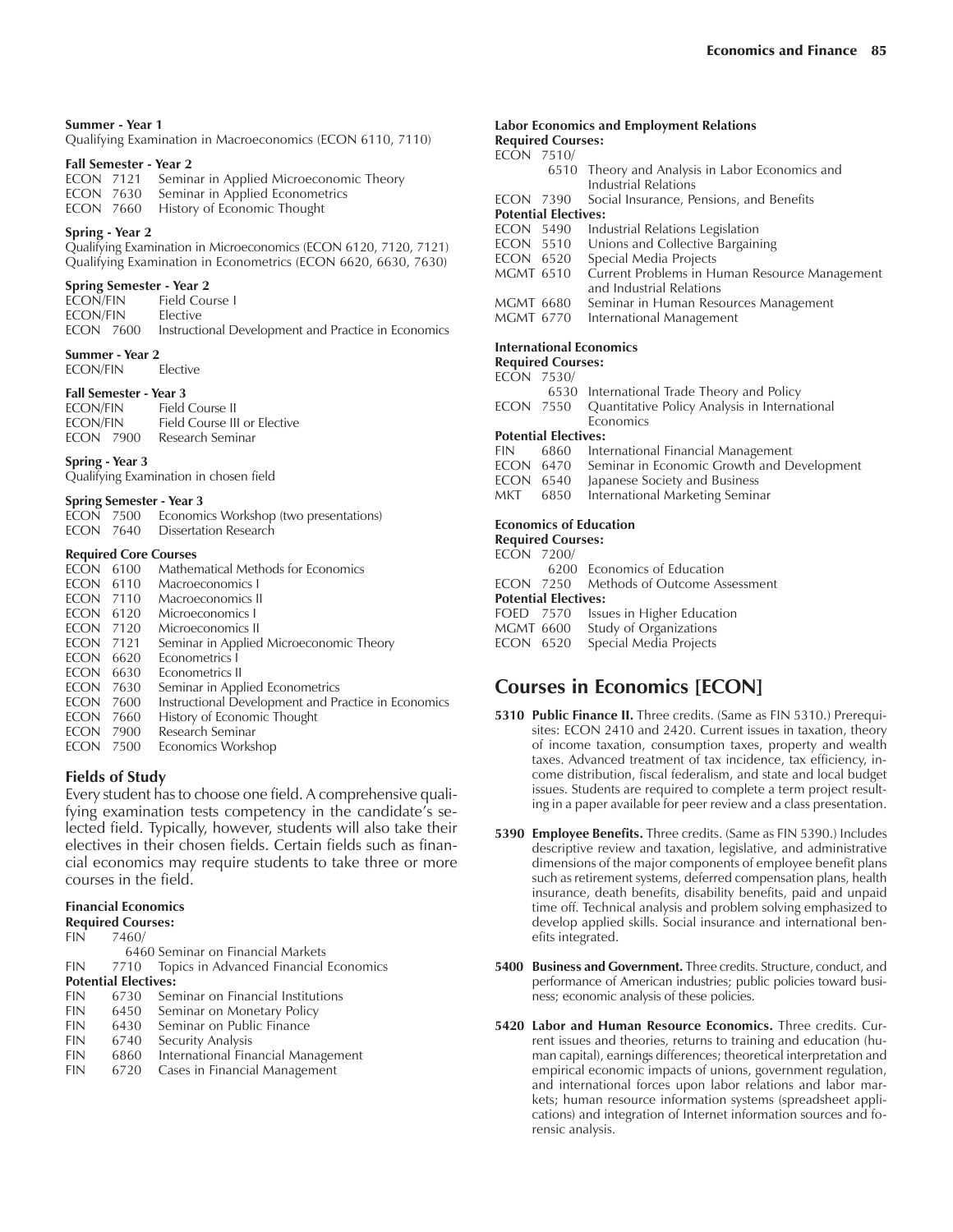- **5440 International Economics.** Three credits. Differences between domestic trade and international trade and foundations of international trade; economic effects of free trade and restricted trade; mechanisms of international payments and structure of balance of payments; history and contemporary issues of trade policies and world monetary systems.
- **5470 Economic Development of the Third World**. Three credits. Conditions and problems of the less developed countries; causes, processes, and consequences of economic development; introduction to basic growth models, development theories, and strategies for development. Economic as well as noneconomic factors studied.
- **5490 Industrial Relations Legislation** Three credits. Effects of domestic and international legislation and regulation of governments on the practical functions of labor markets and employment relations in the public and private sectors. Specific dimensions include unions and other collective and collaborative institutions, workforce diversity, and the impacts of technology. Domestic and international electronic resources heavily integrated into learning experiences based on research and analysis.
- **5510 Unions and Collective Bargaining**. Three credits. Collective bargaining contract administration and alternative dispute resolution mechanisms. Information technology tools. Analytical focus on the impacts of total compensation agreements, strike strategies, and the interdependent influences of the union and nonunion sectors of the economy. Practical cases emphasized. A brief international comparative survey of unions and other collective relationships included.
- **5620 Econometrics and Forecasting.** Three credits. Prerequisites: Q M 2610 and MATH 1810 or equivalent. Application of mathematical and statistical techniques to economic problems. Introduces econometric model construction and estimation and related problems. Requires use of econometric computer package.
- **5840 Study Abroad.** Three credits. Prerequisites: Graduate standing and completion of core courses in respective field as determined by graduate business studies. A short-term international business education experience designed to expose the student to the economic, political, cultural, and social environments of a foreign country(ies), with specific emphasis directed toward the international state/status of the subject matter pertinent to the discipline.
- **5890 Internship in Economics.** Three credits. Prerequisite: Graduate status and recommendation of advisor. Supervised work experience in cooperating business firms or government agencies together with specialized academic study relating to the work experience.
- **5990 Problems in Economics**. Three credits. Problems for intensive study are chosen in joint consultation between student and instructor.
- **6000 Managerial Economics.** Three credits. Prerequisites: ECON 2410 and 2420 or 4570 or equivalent. Primarily for M.B.A. students with particular attention given to business administration and finance topics including demand analysis, production and cost decisions, quantitative market analysis, capital budgeting, and alternative theories of the firm. Special emphasis on case studies, software applications, and interpretation of economic meanings of related analyses.
- **6030 Survey of Economic Theory.** Three credits. Overview of microand macroeconomic principles with an emphasis on applications to decision making in a competitive market environment.

### **May not be used for elective credit in graduate business degree programs.**

- **6040 Survey of Employment Relations.** Three credits. Survey of employment relations with emphasis on developing a general context, computational skills, and ability to conduct informed discourse on the content. Computational skills include simple time value and statistical analysis limited to calculator or spreadsheet applications. Students expected to demonstrate presentation skills utilizing different media. For current or aspiring professionals in employment relations who need to retool and/or need a course which, upon successful completion, will facilitate entry into the M.A. in Economics Industrial Relations concentration. Also a suitable elective for students in related fields of study.
- **6100 Mathematical Methods for Economics.** Three credits. Preparation for core courses in economics. Covers all essential mathematical methods, including matrix algebra, differential and integral calculus, constrained optimization, the use of differential and difference equations in dynamic analysis, the basics of optimal control, and stochastic calculus.
- **6110 Macroeconomics I.** Three credits. Prerequisites: ECON 3510 Measurement concepts in macroeconomics, schools of macroeconomic thought, traditional models of aggregate demand and supply, open economy models and issues, and new approaches to macroeconomics. Computer applications.
- **6120 Microeconomics I**. Three credits. Prerequisite: ECON 6100. Intensive review of the structure of microeconomic theory including optimization algorithms, envelope theory, preference axioms, intertemporal choice, alternative forms of cost and production functions, behavior under uncertainty, pricing information, market strategies, game theory, general equilibrium, social choice, and externalities.
- **6200/ 7200 Economics of Education.** Three credits. Prerequisite: ECON 6120 or permission. The role of education in creating human capital, the existence of externalities, the returns to education, the education "industry," and the issues surrounding education reform.
- **6390/ 7390 Social Insurance, Pensions, and Benefits.** Three credits. Prerequisites: ECON 4390/5390 (or equivalent). An intensive survey of policy and practice in employee benefits, with an in-depth examination of pension plans. Covers an interdisciplinary mix of economics, accounting/finance, law, and regulation.
- **6400 Economics of Health Care.** Three credits. Applications of microeconomics to analysis of the health care delivery system in the United States. Major issues include the private and public demand for health care, supply of health care, cost of health care, the pricing of health care, and the analysis of the various health care reform policies of the industry. Examines how economics can provide valuable insights into the above problems of social choice.
- **6430 Seminar on Public Finance.** Three credits. (Same as FIN 6430.) Examines the role of government in the allocation and distribution of society's resources. Topics include theories of government sector growth, public and quasi-public goods, externalities and agency theory, transitivity and completeness of voting preferences, income redistribution and economic justice, social insurance, health care programs, tax shifting and incidence analysis, efficiency and equity in taxation, and efficiency and redistributive aspects of deficit financing. Topics may involve case studies such as budget formulation, environmental policies, payroll taxes, and alternative tax structures.
- **6440 Special Topics in Economics.** Three credits. Independent study of a particular topic selected by the student and approved by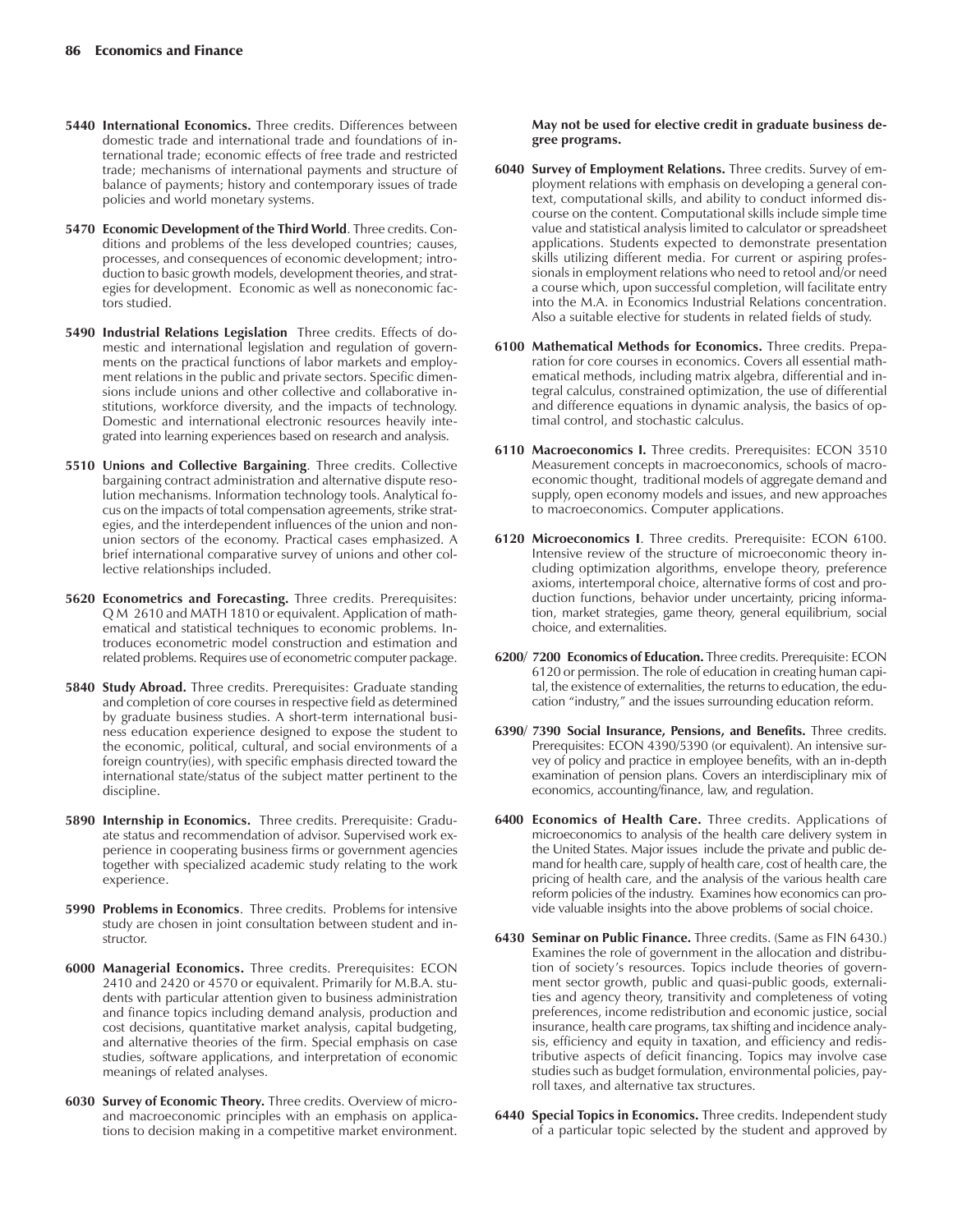the instructor. Provides an opportunity to study special areas of interest for which regular courses are not offered.

- **6450 Seminar on Monetary Policy.** Three credits. (Same as FIN 6450.) Prerequisite: ECON 3210 or equivalent recommended. Objectives and limitations of monetary policy, alternative monetary theories underlying policy decisions and the controversy among theories, transmission channels of monetary policy, alternative strategies used to achieve the objectives of monetary policy, practical considerations in the execution of monetary policy, global linkages and monetary policy, and the effects and consequences of policy decisions on economic activity and business decisions.
- **6460/ 7460 Seminar on Financial Markets.** Three credits. (Same as FIN 6460/7460.) Prerequisite: FIN 3000 or 3010 or 6000 or equivalent. Credit flows within the U.S. and the global economies, the economic and financial forces influencing the general level of interest rates and the relationship among interest rates, the characteristics of key short- and long-term financial assets, new financial instruments, derivative instruments, global financing linkages, global linkages among financial instruments and among national economies, and interest rate risk, including the measurement and means of protection.
- **6470 Seminar in Economic Growth and Development.** Three credits. Prerequisites: ECON 2410 and 2420 and permission of instructor. Satisfies the M.B.A. international course requirement. Critical analysis of causes, processes, and consequences of economic development; evaluation of various policies and strategies for economic development; introduction to advanced growth models and theories. Special emphasis on the less developed countries.
- **6500 Modern Issues in Labor and Industrial Relations.** Three credits. A survey of labor market and employment relations issues evolving in our changing economic environment. Coverage includes the concepts of efficiency, equity, and ethics of market and institutional behavior and economic issues related to work force demographics and work place organization. Distinction drawn between cooperative and competitive models of economic organization and outcomes in the employer-employee relations environment. Internet labor market information sources and international comparisons incorporated.
- **6510/ 7510 Theory and Analysis in Labor Economics and Industrial Relations.** Three credits. Prerequisite: ECON 4570 or 6000 or 4420/5420 (or equivalent of either). Recommended prerequisites: Courses or equivalent experience involving financial computations, spreadsheet applications, and statistical software. Micro and macro theory of labor demand and supply and government policy implications, economic theory and measurement of human capital, returns to education, discrimination, income distribution, and impacts of international trade.
- **6520 Special Media Projects.** Three credits. Nontraditional learning experiences. Approval includes faculty and student written mutual agreement and conformance to departmental standards for independent study. Examples of special projects include production of CDs, DVDs, cable TV programming, Internet projects, internships that clearly add nonredundant learning experiences, or highly applied projects that demonstrate the integration of information technologies into mainstream business or other organization decision making.
- **6530 International Trade Theory and Policy.** Three credits. Prerequisite: ECON 5440 or equivalent background recommended. Advanced study of the key topics covered and introduction to other topics not covered in ECON 5440. Critical examination of

major issues and evaluation of latest theories in international trade and monetary relations.

- **6540 Japanese Society and Business.** Three credits. (Same as SOC 6710.) Japanese economy, business practices, and social and physical environment in comparison with those in other countries, particularly the United States.
- **6550 Studies in Economic Development: Pacific Asia.** Three credits. Prerequisite: ECON 5470 or equivalent recommended. Analysis and evaluation of processes of economic development with focus on a specific area of the United States or of the world. Area covered varies.
- **6560 Mergers, Acquisitions, and Corporate Restructuring.** Three credits. (Same as FIN 6560.) Issues covered include the reasons firms merge, buyer and seller motivations, the assessment of merger prospect value, merger waves and their consequences, the concentration of economic power resulting from mergers, policies toward mergers, the effects of takeover defenses, and the effects of mergers on the economy.
- **6620 Econometrics I.** Three credits. (Same as FIN 6620.) Prerequisite: ECON 4620 or equivalent. Focuses on the use of regression analysis in economics. Emphasis on using econometric software packages to investigate actual economic problems. A prerequisite for ECON 6630.
- **6630 Econometrics II.** Three credits. Prerequisite: ECON 6620 or permission of instructor. Covers more advanced topics in econometrics, including recent model adequacy tests, Box-Jenkins time series analysis, dynamic modeling, systems of equations, discrete and limited dependent variable models, pooled regression. Emphasizes practical applications in various computing environments.
- **6640 Thesis Research.** One to six credits. Selection of a research problem, review of pertinent literature, collection and analysis of data, and composition of thesis. Once enrolled, student should register for at least one credit hour of master's research each semester until completion. S/U grading.
- **6660/ 7660 History of Economic Thought.** Three credits. Prerequisite: Graduate status. The evolution of economic thought from Aristotle to John Maynard Keynes as shaped by economic, social, political, and intellectual forces.
- **6730 Seminar on Financial Institutions.** Three credits. (Same as FIN 6730.) Focus on the common and distinctive aspects of the provision of financial services and the management of risk associated with those services. Roles, characteristics, and operation of financial institutions, constraints that these institutions face in meeting that objective, regulatory environment within which they operate, risks that they face and the management of those risks, evolution experienced during the 1980s and 1990s, and the probable course of change in the years ahead.
- **6999/ 7999 Comprehensive Examination and Preparation.** One credit. Open only to students who are not enrolled in any other graduate course and who will take the master's comprehensive examination during the term. The student must contact the graduate advisor during the first two weeks of the term for specifics regarding the details of this comprehensive examination preparatory course. Credit may not be applied to degree requirements.
- **7110 Macroeconomics II.** Three credits. Economic growth and dynamic models; models of consumption and investment behav-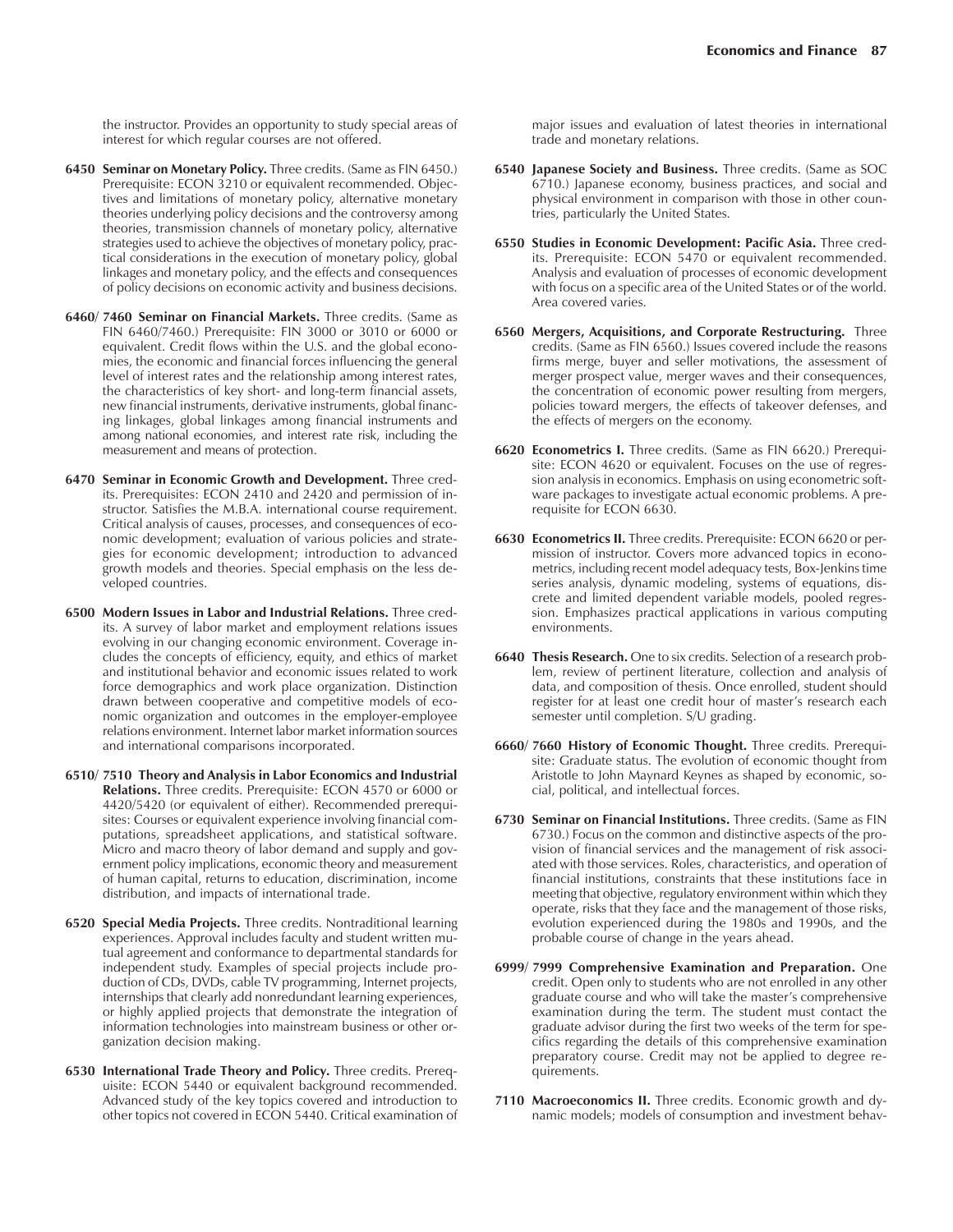ior. Monetary and fiscal policy issues. Alternative modeling approaches: macroeconometric models vs. calibrated simulation models.

- **7120 Microeconomics II.** Three credits. Prerequisites: ECON 6120 and 6620 or approved equivalents. Selected topics in microeconomics.
- **7121 Seminar in Applied Microeconomic Theory.** Three credits. Prerequisite: ECON 6120. Advanced methods used in practical applications of economics. Topics include index numbers and productivity analysis; indicators and allocational effects of price distortions; multimarket partial equilibrium and computable general equilibrium models; construction, simulation, and interpretation of multisectoral growth models.
- **7250 Methods of Outcome Assessment.** Three credits. Prerequisites: ECON 7120 and 7630. Deals with outcomes assessment of the educational process. Covers techniques to rank educational institutions, methods to assess the effectiveness of educational programs, ways to evaluate individual courses or instructors, and methods to assess student learning. Key quantitative tools that are used in outcomes assessment, including data envelope analysis, stochastic frontier models, and hierarchical linear models. Also considers the political and incentive problems that typically arise in implementing assessment methods in practice.
- **7500 Economics Workshop.** One credit. Students present material related to their dissertation proposals or ongoing dissertation research to peers and the graduate faculty in a formal workshop setting. Credit is awarded after a student completes **two** separate workshop presentations that are judged satisfactory by the attending graduate faculty.
- **7550 Quantitative Policy Analysis in International Economics.** Three credits. Prerequisites: ECON 6530, 7120, and 7630. Applications-oriented course emphasizing quantitative tools to analyze policy issues related to international trade, exchange rates, sectoral resource allocation, and growth. Topics include an extended introduction to trade policy analysis using a general equilibrium modeling framework. Practical aspects of general equilibrium modeling emphasized and applied to a particular issue of interest, such as the impact of trade liberalization on labor markets and growth or the impact of trade and exchange rate distortions on resource allocation and growth.
- **7600 Instructional Development and Practice in Economics.** Three credits. Workshop atmosphere where students learn and practice presenting key economic concepts, using new technology in the classroom (including remote link technology), organizing and structuring courses and individual classes, using assessment tools effectively, and avoiding dealing with conflict in the classroom. Offers preparation to teach hands-on undergraduate classes in economics.
- **7610 Economic Internship.** Three credits. Prerequisites: FOED 7520 and SPSE 7550. Supervised teaching of undergraduate economics courses.
- **7630 Seminar in Applied Econometrics.** Three credits. Prerequisites: ECON 6630. Third course in the econometrics sequence. Advanced econometric methods and their use in the analysis of empirical problems in macroeconomics and microeconomics. Includes applications of recent panel data estimators, qualitative and limited dependent variable models, structural time series models, and the simulation of multiple-equation models. Emphasis on case studies that allow students to integrate knowledge from economic theory and econometrics.
- **7640 Dissertation Research.** One to six credits. Selection of a research problem, review of pertinent literature, collection and analysis of data, and composition of dissertation. Once enrolled, student should register for at least one credit hour of doctoral research each semester until completion. S/U grading.
- **7710 Topics in Advanced Financial Economics.** Three credits. (Same as FIN 7710.) Prerequisites: ECON/FIN 7460, ECON 7121, and ECON 7630. Major topics in financial economics including applied interest rate analysis, choice under uncertainty, the capital asset pricing model, consumption-based asset pricing model, factor models, the efficient markets hypothesis, and models of time-varying market volatility with an emphasis on empirical applications of theoretical concepts using Microsoft Excel. Cultivation of practical programming skills is designed to complement application of economic theory to financial markets.
- **7900 Research Seminar.** Three credits. Students practice writing academic papers, critiques, and monographs in economics and finance, with some emphasis on developing a viable dissertation proposal. Includes identifying a topic, delineating its scope, fitting it into the literature, finding data, choosing an appropriate methodology, presenting the results and conclusions, and comparing them to the existing literature; pitfalls to avoid when working on dissertations and academic papers.

# **Courses in Finance [FIN]**

- **5310 Public Finance II.** Three credits. (Same as ECON 5310.) Prerequisites: ECON 2410 and 2420. Current issues in taxation, theory of income taxation, consumption taxes, property and wealth taxes. Advanced treatment of tax incidence, tax efficiency, income distribution, fiscal federalism, and state and local budget issues. Students are required to complete a term project resulting in a paper available for peer review and a class presentation.
- **5360 Management of Financial Institutions.** Three credits. Prerequisite: FIN 3210 or equivalent or consent of instructor. Application of principles of institution management with a focus on operations, policy making, asset, liability, and capital management of commercial banks and nonbank financial institutions.
- **5390 Employee Benefits.** Three credits. (Same as ECON 5390.) Includes descriptive review and taxation, legislative, and administrative dimensions of the major components of employee benefit plans such as retirement systems, deferred compensation plans, health insurance, death benefits, disability benefits, paid and unpaid time off. Technical analysis and problem solving emphasized to develop applied skills. Social insurance and international benefits integrated.
- **5430 Real Property Valuation.** Three credits. Prerequisite: FIN 2450 or consent of instructor; FIN 3010 strongly recommended. Theory and methods of real property valuation. Qualitative and quantitative analysis incorporated to appraise residential and income-producing properties. Comparable sales, cost-depreciation, and income capitalization analysis emphasized.
- **5590 Problems in Real Estate.** Three credits. Current controversial conditions in the field of real estate with concentration on major problems and policies in managing real estate and other related resources.
- **5710 Insurance in Estate Planning.** Three credits. Prerequisite: FIN 3610 or permission of instructor. Insurance as it may relate to estate planning examined in detail. Focus on estate planning principles including the problems of estate liquidity, taxation, governmental regulation, and costs involved in handling estates.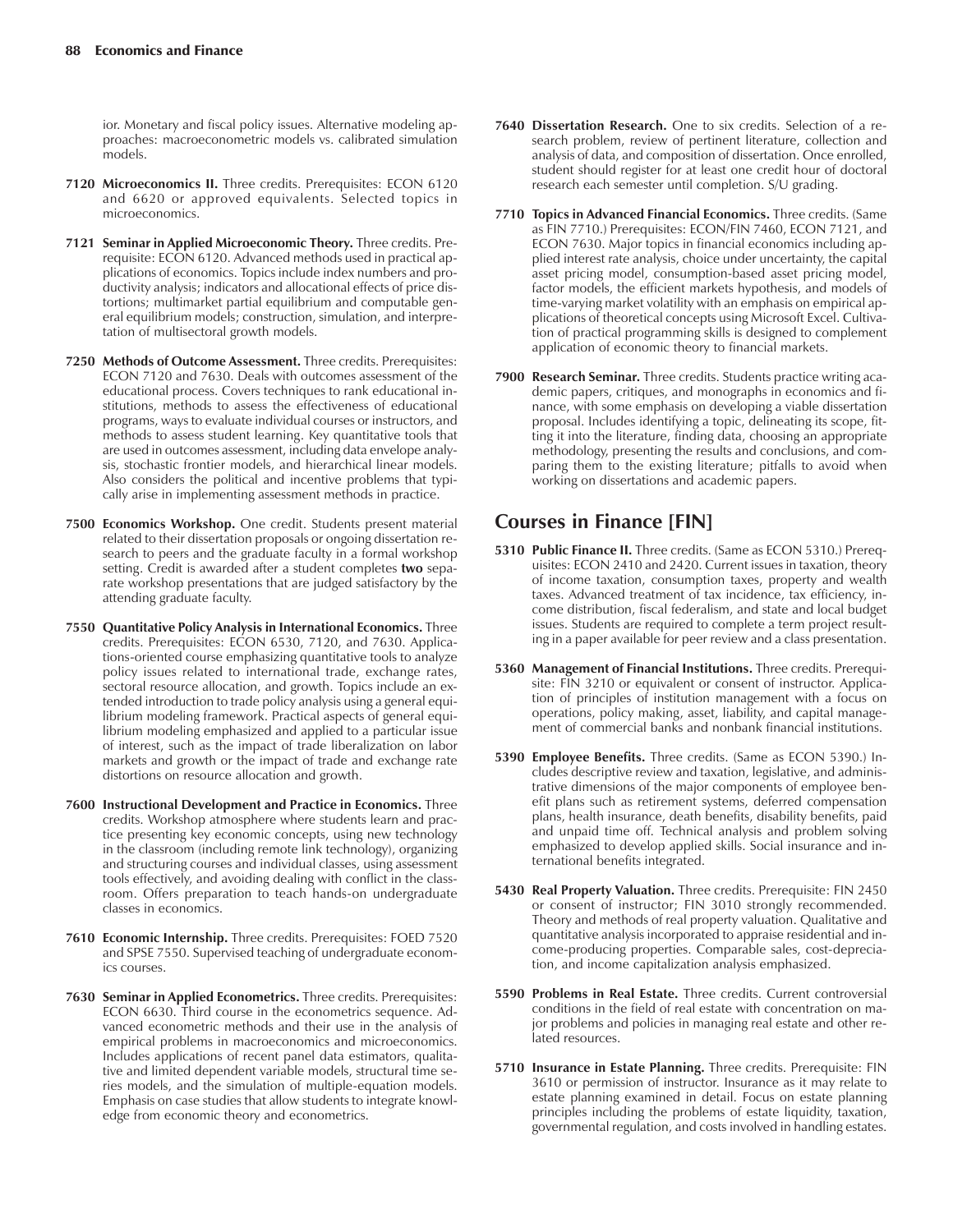Also included are ownership provisions and beneficiary designations, settlement options, and trusts.

- **5730 Insurance Company Operations.** Three credits. Prerequisite: FIN 3610 or permission of instructor. Insurance marketing, underwriting, reinsurance, rate making, claims adjusting, loss control activities, and other functions and activities.
- **5750 Risk Management.** Three credits. Prerequisite: FIN 3610 or permission of instructor. Analysis of major sources of liability loss exposures and the insurance coverages designed to meet those exposures. Noninsurance techniques such as loss control and risk transfer are also discussed.
- **5790 Problems in Insurance.** Three credits. Prerequisite: FIN 3610 or permission of instructor. Application of various insurance coverages to fulfillment of personal, business, and social needs. Special problems are chosen or assigned in areas of the student's interest in joint consultation between student and instructor.
- **5840 Study Abroad.** Three credits. Prerequisites: Graduate standing and completion of core courses in respective field as determined by graduate business studies. A short-term international business education experience designed to expose the student to the economic, political, cultural, and social environments of a foreign country(ies), with specific emphasis directed toward the international state/status of the subject matter pertinent to the discipline.
- **5890 Internship in Finance.** Three credits. Prerequisite: Graduate status and recommendation of advisor. Supervised work experience in cooperating business firms or government agencies together with specialized academic study relating to the work experience.
- **5990 Problems in Finance.** Three credits. Chosen in joint consultation between student and instructor.
- **6000 Survey of Financial Management.** Two credits. Principles and tools of financial management including time value of money, security valuation, funds acquisition and capital budgeting, and cost of capital. **May not be used for elective credit in graduate business degree programs.**
- **6430 Seminar on Public Finance.** Three credits. (Same as ECON 6430.) Examines the role of government in the allocation and distribution of society's resources. Topics include theories of government sector growth, public and quasi-public goods, externalities and agency theory, transitivity and completeness of voting preferences, income redistribution and economic justice, social insurance, health care programs, tax shifting and incidence analysis, efficiency and equity in taxation, and efficiency and redistributive aspects of deficit financing. Topics may involve case studies such as budget formulation, environmental policies, payroll taxes, and alternative tax structures.
- **6440 Readings in Finance.** One to three credits. Independent readings-based study of a particular topic in finance selected by the student and approved by the instructor. Provides an opportunity to study special areas of interest for which regular courses are not offered.
- **6450 Seminar on Monetary Policy.** Three credits. (Same as ECON 6450.) Prerequisite: ECON 3210 or equivalent recommended. Objectives and limitations of monetary policy, alternative monetary theories underlying policy decisions and the controversy among theories, transmission channels of monetary policy, alternative strategies used to achieve the objectives of monetary

policy, practical considerations in the execution of monetary policy, global linkages and monetary policy, and the effects and consequences of policy decision on economic activity and business decisions.

- **6460/ 7460 Seminar on Financial Markets.** Three credits. (Same as ECON 6460/7460.) Prerequisite: ECON 3210 or equivalent. Credit flows within the U.S. and the global economies, the economic and financial forces influencing the general level of interest rates and the relationship among interest rates, the characteristics of key short- and long-term financial assets, new financial instruments, derivative instruments, global financing linkages, global linkages among financial instruments and among national economies, and interest rate risk, including the measurement and means of protection.
- **6550 Real Estate Investment.** Three credits. Prerequisites: FIN 2450 and 3010. Development of a framework for making real estate investment decisions and for analyzing real estate investment alternatives.
- **6560 Mergers, Acquisitions, and Corporate Restructuring.** Three credits. (Same as FIN 6560.) Issues covered include the reasons firms merge, buyer and seller motivations, the assessment of merger prospect value, merger waves and their consequences, the concentration of economic power resulting from mergers, policies toward mergers, the effects of takeover defenses, and the effects of mergers on the economy.
- **6620 Econometrics I.** Three credits. (Same as ECON 6620.) Prerequisite: ECON 4620 or equivalent. Focuses on the use of regression analysis in economics. Emphasis on using econometric software packages to investigate actual economic problems. A prerequisite for ECON 6630.
- **6710 Financial Analysis.** Three credits. Prerequisite: FIN 3010 or 6000. Theory of corporate finance with applications. Techniques and problems for maximizing wealth through the application of discounted cash flow analysis. Emphasis on risk, capital budgeting, and capital structure.
- **6720 Cases in Financial Management.** Three credits. Prerequisite: FIN 6710. Applications-oriented approach to managerial problem-solving. Topics may include working capital management, capital budgeting, cost of capital estimation, lease/purchase decisions, bond refunding, and international issues.
- **6730 Seminar on Financial Institutions.** Three credits. (Same as ECON 6730.) Focus on the common and the distinctive aspects of the provision of financial services and the management of risk associated with those services. Roles, characteristics, and operation of financial institutions, constraints that these institutions face in meeting that objective, regulatory environment within which they operate, risks they face and the management of those risks, evolution experienced during the 1980s and 1990s, and the probable course of change in the years ahead.
- **6740 Security Analysis.** Three credits. Prerequisite: FIN 3810 or consent of instructor. Interpretation of financial statements, valuation and selection of securities, security risk, legal and regulatory issues, and agency problems.
- **6860 International Financial Management.** Three credits. Prerequisite: FIN 3010 or 6000. International capital markets, exchange rate exposure, risk management, and other multinational finance issues. Essential not only for United States exporters, but also for those facing competition from abroad.